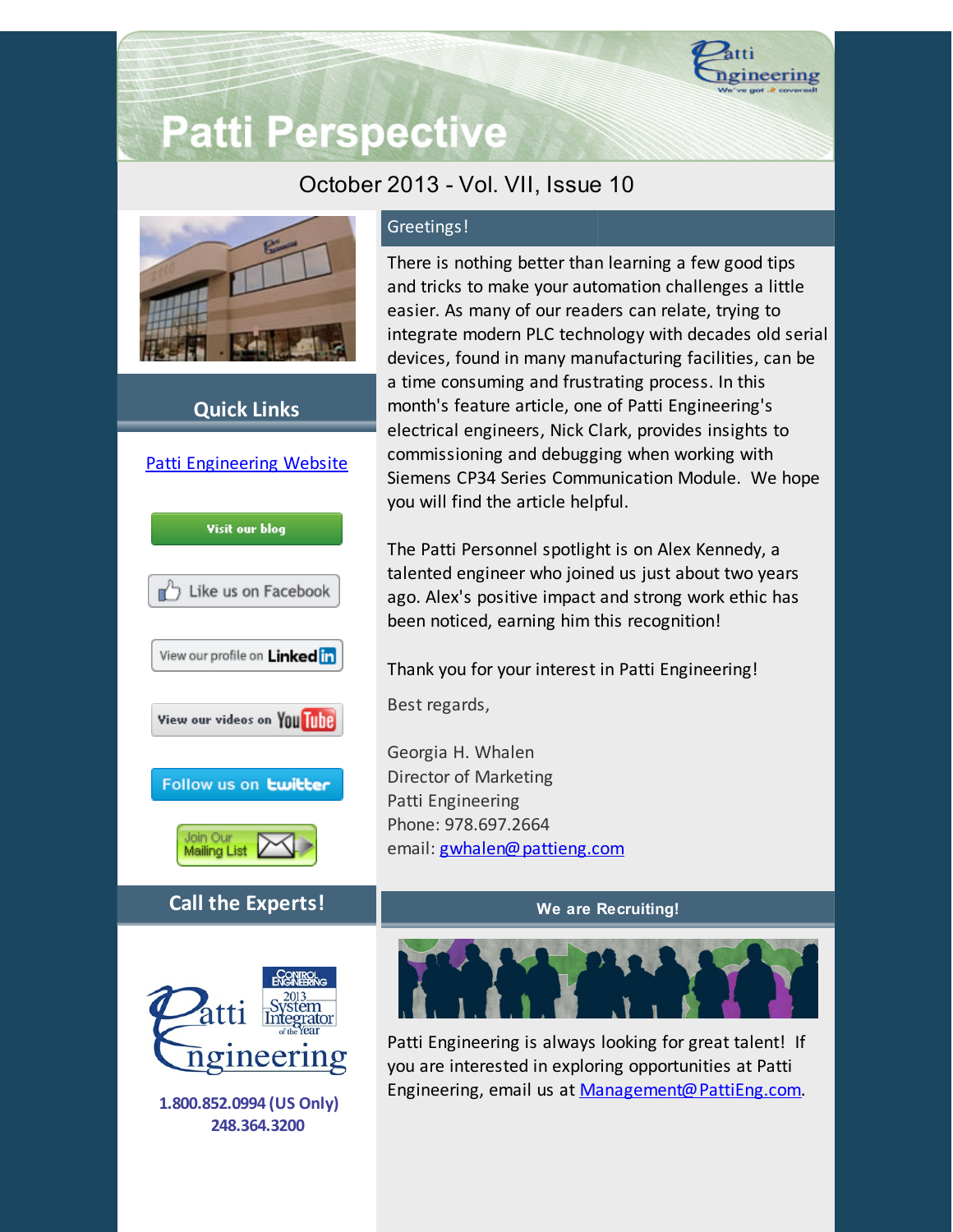

# **Commissioning and Debugging Using a Siemens CP34 Series Communication Module**

#### *\*\*\* Technical content provided by Nick Clark, electrical engineer, Patti Engineering*

As a trusted Siemens Solution Partner, Patti Engineering works with Siemens technology every single day. This month, we'd like to share a little behind the scenes insight into a recent project where our team of expert engineers worked on a leveling system to support robot machinery that builds airplanes. This article will give you a look into working with CP340 & CP341 communication cards for S7 300 PLCs, aiding as a reference on how to setup and debug one of these types of systems.





As background, the cards allow the PLC to communicate to a variety of serial devices. Each card has its own limitation and has to be chosen based on the requirements of the serial device - which speaks a certain language protocol (how the sent and received transmissions make it back and forth). These cards are

often difficult to commission and start-up given the sheer amount of variation in serial devices, plus limited diagnostic feedback if it isn't functioning properly.

The project was put forth partly because of old serial devices that required integration into a PLC. The solution used by Patti Engineering's team was a proper CP34\* card that matched the serial device and a RS485 to USB converter cable and software for testing. The serial data and devices can be very tricky to debug - considering the variation and settings, limited diagnostics, etc. - but using a few tools, tricks and knowledge of how different protocols work, our engineers were able to quickly get the job done and debug these devices over the course of a few weeks in development and only a couple of weeks onsite. Most new devices in plants use new communication protocols such as Profinet, Profibus, TCP and others. These protocols require very little debug and have come a long way since basic serial devices were standard. It is common to see basic serial devices in older machinery, but they have been fading out in modern applications. While the road to commissioning and debugging can be bumpy, Patti Engineering is here to help.

If you are [interested](https://origin.library.constantcontact.com/doc205/1101449641109/doc/qct5agsRn9BZd4Kg.pdf) in learning the detailed tips, the full article article is available by click here for the PDF.

## **Patti Personnel - Alex Kennedy**